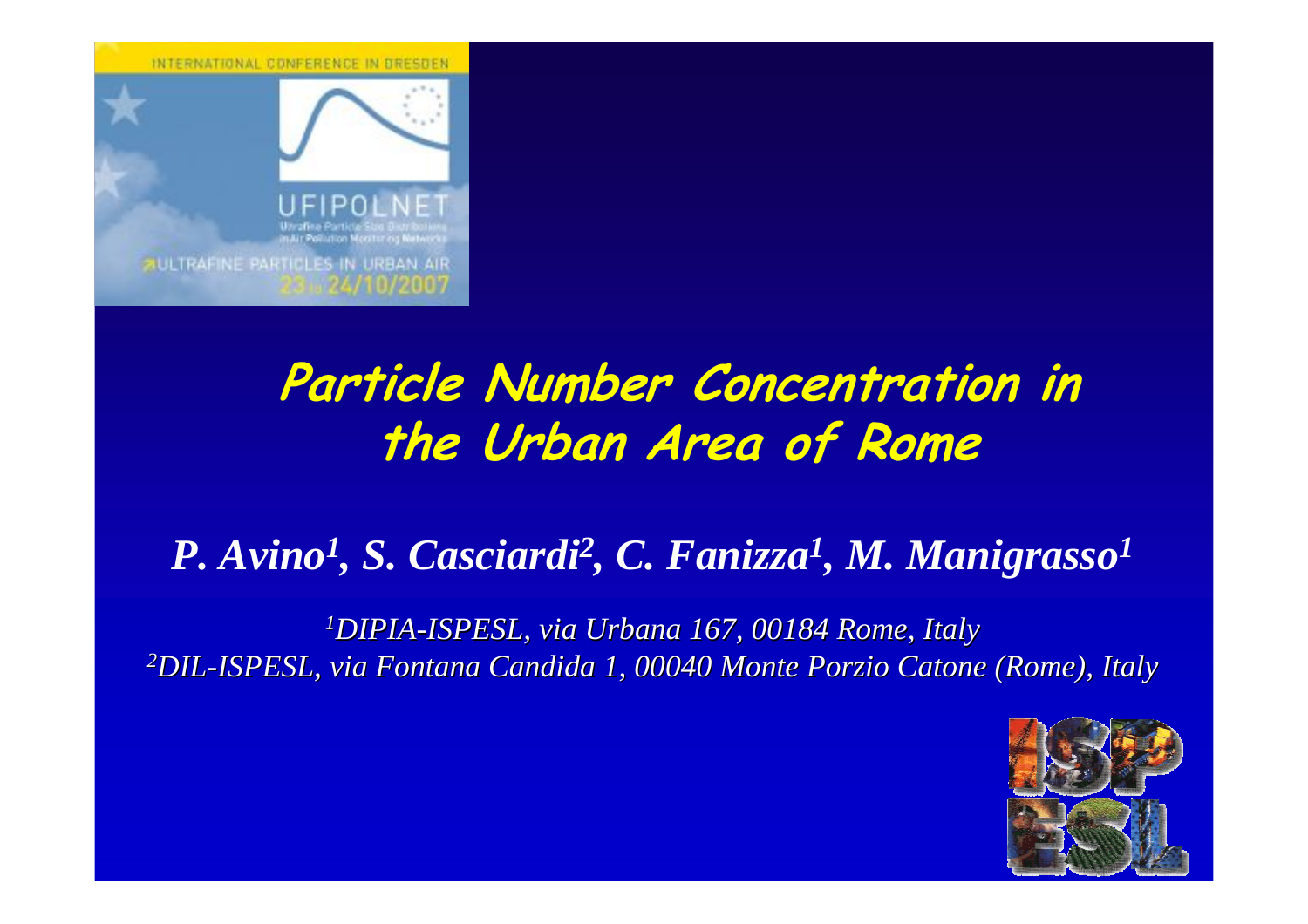#### Daily trends of particle number concentration (20-880 nm) and NOx

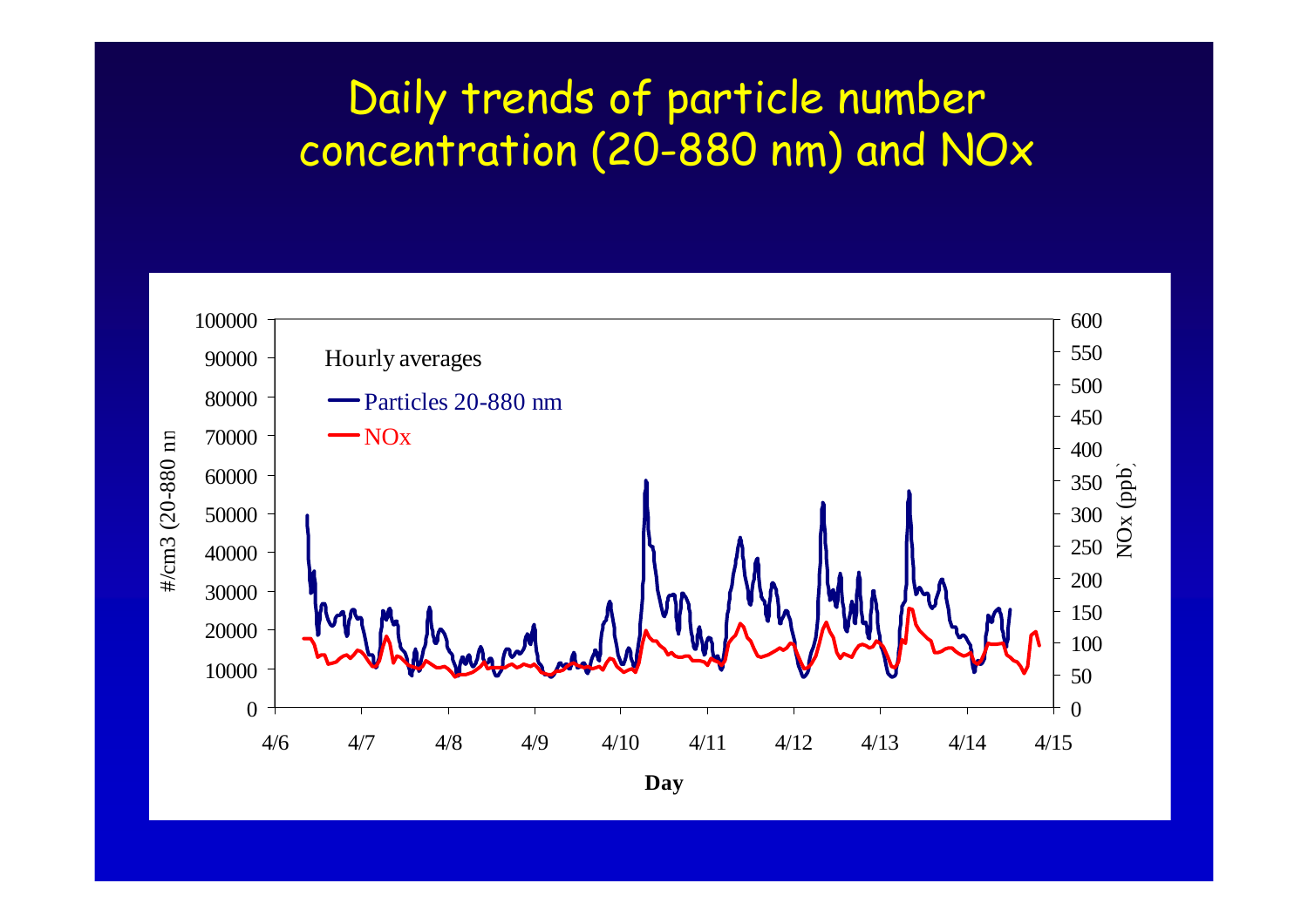#### Daily trends of particle number concentration (20-880 nm) and particle-phase PAH

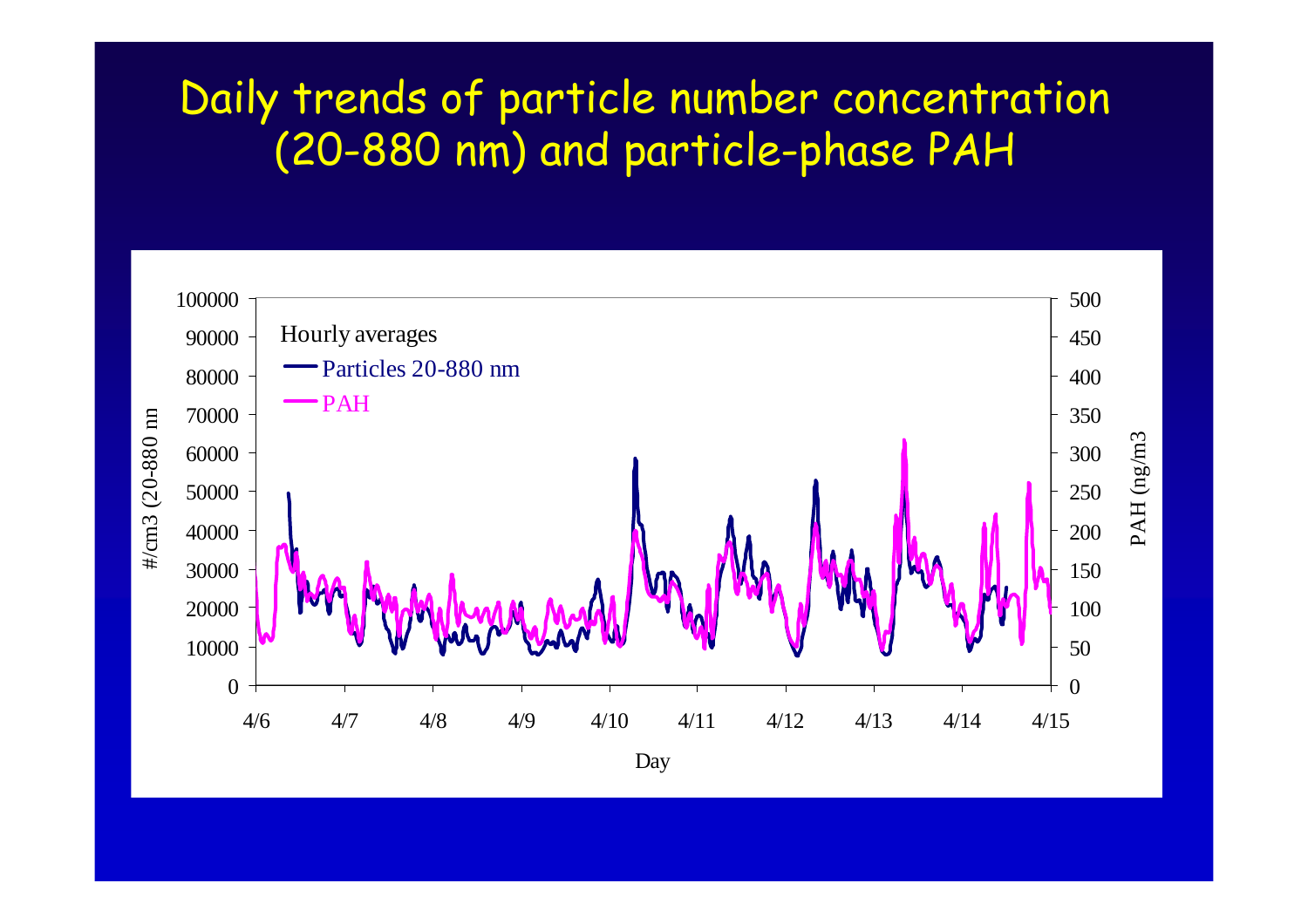## Daily trend of particle number concentration (20- 880 nm)

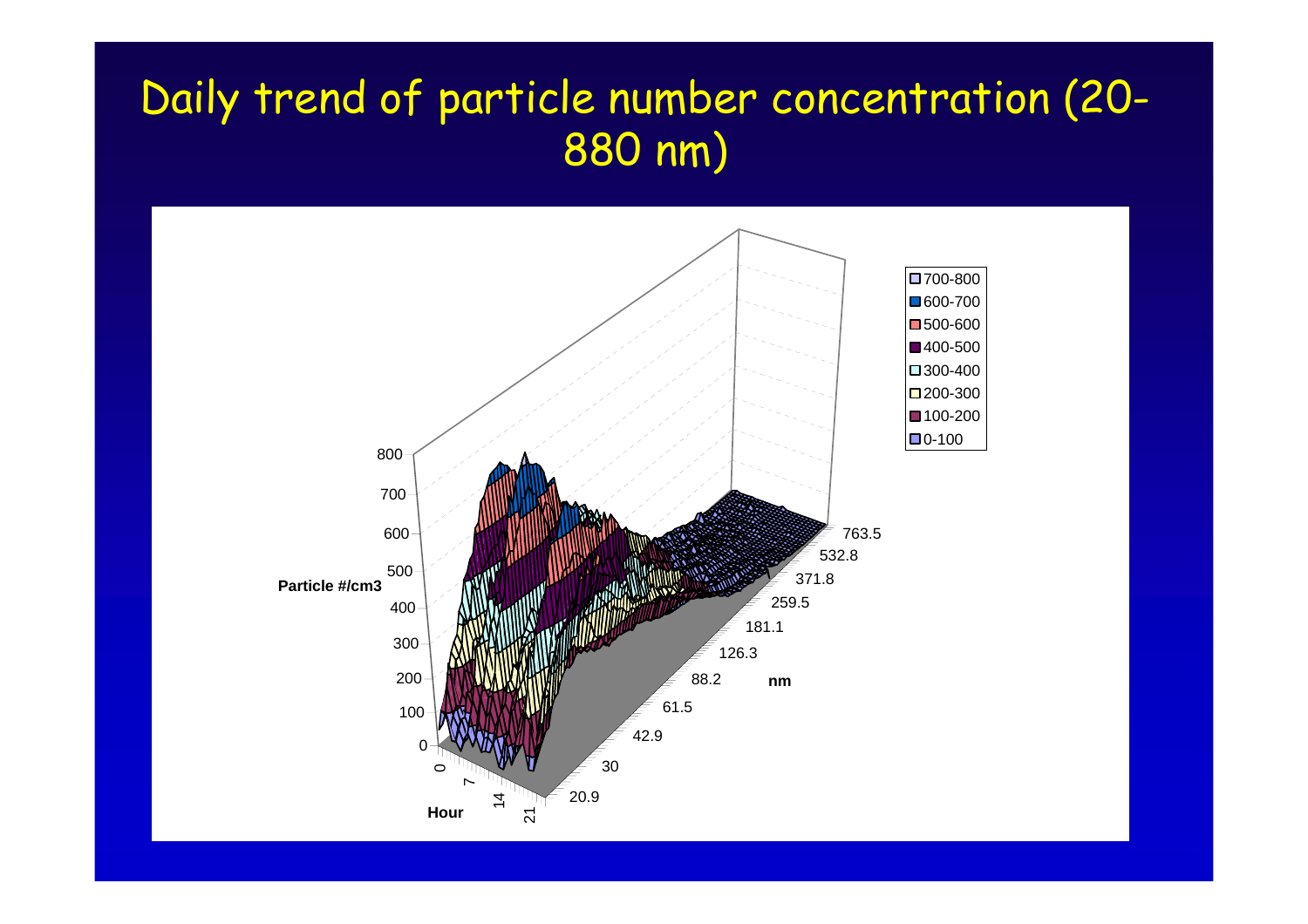## Daily trend of radon concentration as tracer of PBL evolution